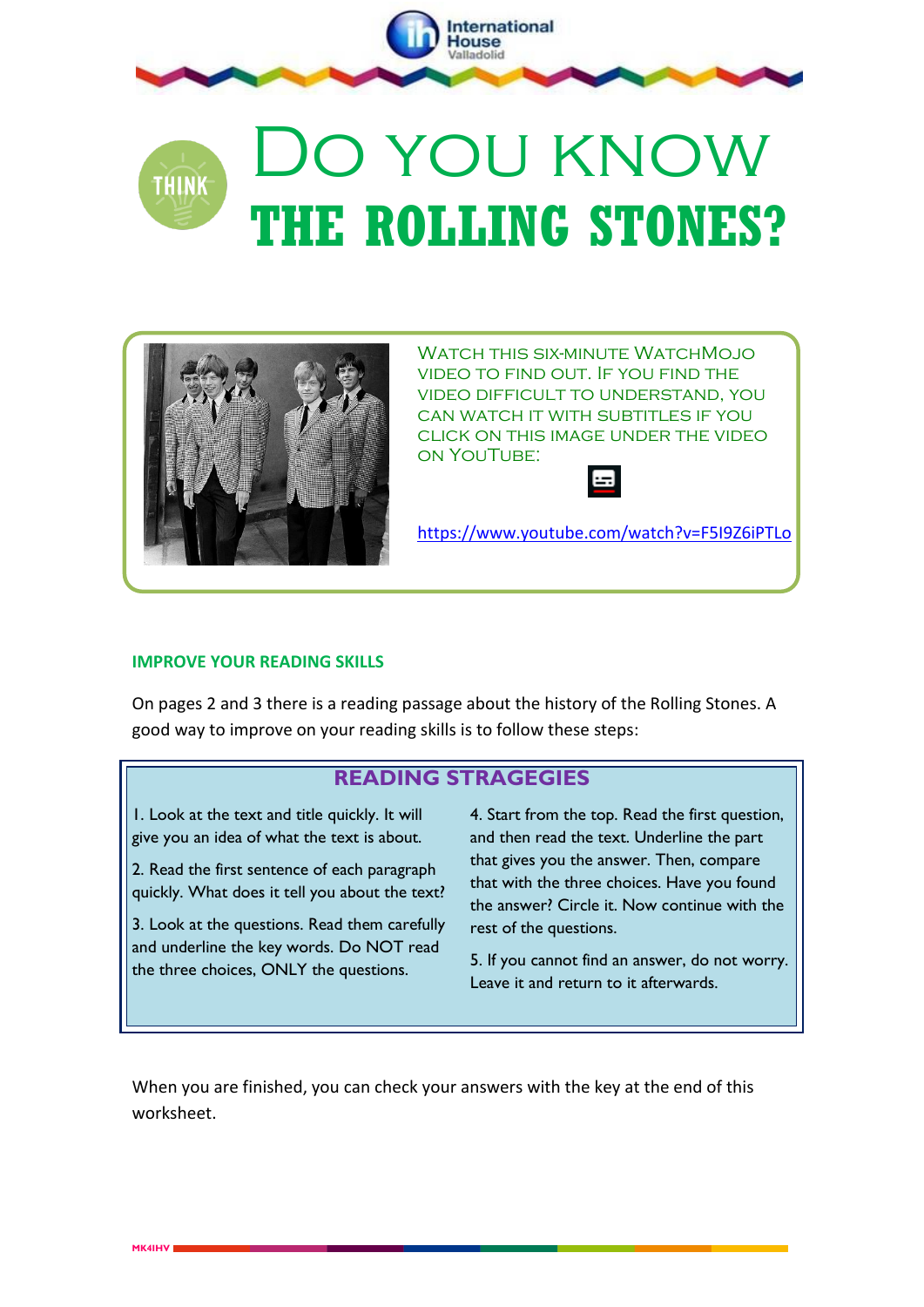



The Rolling Stones have been popular for more than 50 years. In 1962, Mick Jagger, Keith Richard and Brian Jones met at school and started the band. In 1963, Charlie Watts and Bill Wyman **joined** the band. Brian Jones was a great guitarist who could also play the saxophone and the clarinet, but the band's singer, Mick Jagger, got most of the attention because the fans loved his style.

nternational ouse

In the 1960's, the Rolling Stones were the 'bad boys' of rock but teenagers loved them because they were rebellious and different. From 1965 to 1968, they performed concerts everywhere and their records were very successful. Tragically, in 1969, Brian Jones was found dead after a wild party, but nobody really knows what happened.

During the 1970's and 1980's, they still had a lot of fans although they were not as popular as before because there were many other new groups. The Stones remained successful because they continued doing concerts in many countries and releasing records. In 1974, Ronnie Wood joined the group. The Stones were always in the news because of their marriages, fast cars and drug problems.

Mick Jagger is **the most well-known member of the group**. After leaving school, he attended the London School of Economics, but he always loved music. He gave up his studies to become a rock star. Mick has seven children from various marriages. In 2003, he received a knighthood from Buckingham Palace.

The Stones have been one of the top touring bands in the world. Their recent concert at Copacabana Beach, Brazil, was a huge success. The entrance was free and around 1,000,000 fans turned up. During the show, Mick Jagger wore a shirt with a Brazilian flag on the front and the crowd went wild. The band says that they are not going to retire. Love **them** or hate them, the Rolling Stones continue rolling on till this very day.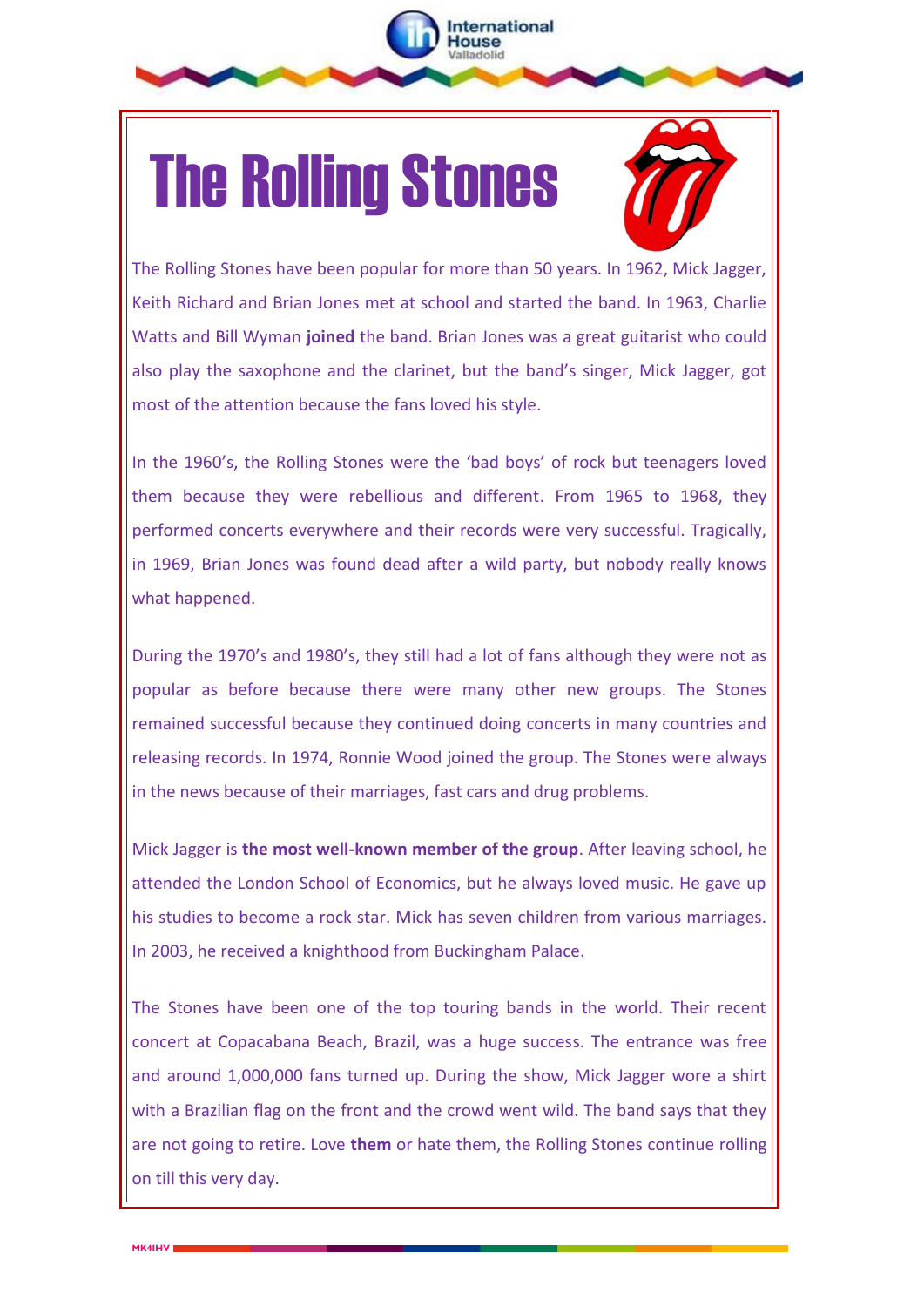

- 1. Which of the following options can replace the word **'joined'** in the first paragraph?
	- A. disliked the band
	- B. became members
	- C. left the group
- 2. What is **TRUE** according to the first paragraph?
	- A. The Rolling Stones all went to college together.
	- B. Brian Jones could play more than one musical instrument.
	- C. Mick Jagger was not so popular in the beginning.
- 3. According to the text, what happened to the Rolling Stones in the late sixties?
	- A. They weren't as successful as before.
	- B. One of the original members died.
	- C. Teenagers stopped liking their style.
- 4. According to the 3rd paragraph, which of the following statements is **FALSE** about the Rolling Stones?
	- A. The band had a new member in 1974.
	- B. People could hear about them in the news.
	- C. The members of the band didn't like fast cars.
- 5. Which of the following options can replace the phrase **'the most well-known member of the group'** in the fourth paragraph?
	- A. the oldest singer of the group
	- B. the most famous member of the group
	- C. the richest member of the group
- 6. According to the 4th paragraph, Mick Jagger
	- A. decided to be a rock star instead of an economist.
	- B. has had seven marriages and four children.
	- C. never visited Buckingham Palace.
- 7. At the concert at Copacabana beach,
	- A. everyone had a Brazilian flag.
	- B. there were about a million people in the crowd.
	- C. people paid a lot of money for a ticket.
- 8. What does the word **'them'** in the last paragraph refer to?
	- A. the Rolling Stones
	- B. the concerts
	- C. the crowds

All images and logos have been searched on Google™ using the 'Labeled for non-commercial use' filter search. Where available, the original source of the texts used has been acknowledged.